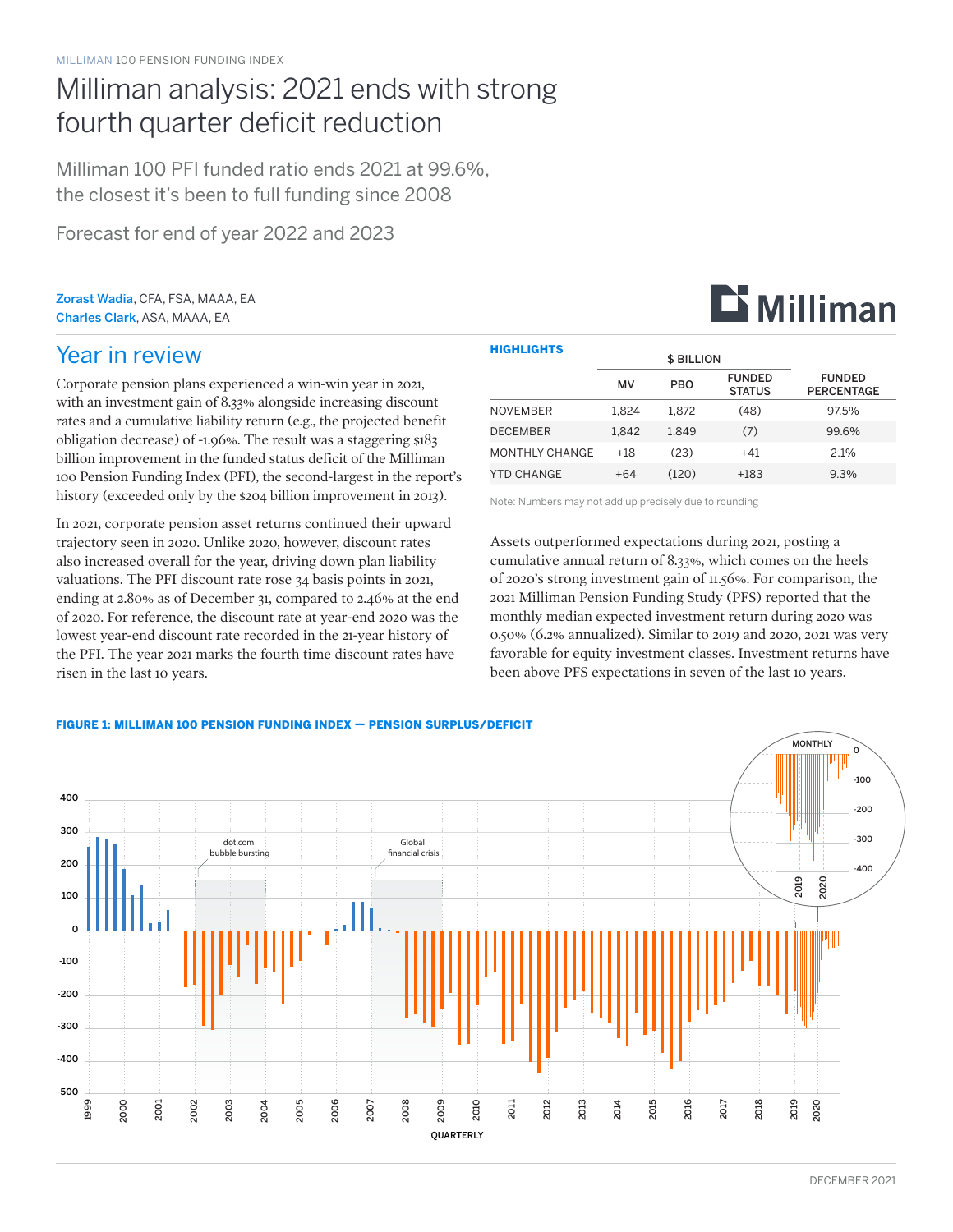

#### FIGURE 2: MILLIMAN 100 PENSION FUNDING INDEX — PENSION FUNDED RATIO

Overall, the year-end 2021 funded ratio soared to 99.6%, up from 90.3% at the end of 2020. Plan assets were up nearly \$64 billion for the year and plan liabilities decreased \$120 billion due to the aforementioned rising discount rates. The \$183 billion funded status gain during 2021 resulted in a year-end funded status deficit of \$7 billion. The Milliman 100 plans haven't been this close to full funding since September 2008 when the funded status deficit was \$6.7 billion.

The projected asset and liability figures presented in this analysis will be adjusted as part of Milliman's annual 2022 PFS, including summarizing and reporting the most recent plan sponsor U.S. Securities and Exchange Commission (SEC) financials. The 2022 PFS will also reflect reported pension settlement and annuity purchase activities that occurred during 2021. De-risking transactions generally result in reductions in pension funded status because the assets paid to the participants or assumed by the insurance companies as part of the risk transfer are larger than the corresponding liabilities that are extinguished from the balance sheets. To offset this decrease, many companies engaging in de-risking transactions make additional cash contributions to their pension plans to improve the plan's funded status.

Taking a closer look by quarter, 2021 was off to a momentous start, with discount rates hitting their peak of 3.12% for the year at the end of March—the only month that saw discount rates above 3.00% for the year. During the first quarter, the funded status deficit improved from \$190 billion to \$33 billion, with the funded ratio landing at 98.2% as of March 31, 2021. Declining discount rates ensued during the second quarter of 2021 and the funded status declined as plan liabilities escalated. The funded ratio fell to 96.9% as of June 30 despite strong market returns. The funded status deficit had a net improvement of \$4 billion during the third quarter based on overall positive investment returns, along with discount rates that inched upward from their lowest point of the year, at 2.59%, seen at the end of July.

The funded ratio settled at 97.1% as of September 30. The fourth quarter of 2021—while not as good as the first quarter of 2021—posted above average returns and further discount rate increases. December's \$18 billion increase in market value brings the Milliman 100 PFI asset value to \$1.842 trillion at year-end 2021. The Milliman 100 PFI liability value fell to \$1.849 trillion at the end of December 2021 based on the monthly decline of \$23 billion. The funded ratio climbed to 99.6% by the end of the year, approximately 9.3% ahead of where it started off in January. The Milliman 100 plans are back on the cusp of full funding for the first time since August 2008 when the funded ratio was 100.3%.

Pension plan accounting information disclosed in the footnotes of the Milliman 100 companies' annual reports for the 2021 fiscal year is expected to be available during the first quarter of 2022 and will be published, along with our comprehensive recap, in April as part of the 2022 Milliman PFS.

### 2022-2023 projections

If the Milliman 100 PFI companies were to achieve the expected 6.2% median asset return (as per the 2021 PFS), and if the current discount rate of 2.80% were maintained during 2022 and 2023, we forecast that the funded status of the surveyed plans would increase. This would result in a projected pension surplus of \$54 billion (funded ratio of 103.0%) by the end of 2022 and a projected pension surplus of \$118 billion (funded ratio of 106.5%) by the end of 2023. For purposes of this forecast, we have assumed 2022 and 2023 aggregate annual contributions of \$28 billion.

Under an optimistic forecast with rising interest rates (reaching 3.40% by the end of 2022 and 4.00% by the end of 2023) and asset gains (10.2% annual returns), the funded ratio would climb to 116% by the end of 2022 and 135% by the end of 2023. Under a pessimistic forecast with similar interest rate and asset movements (2.20% discount rate at the end of 2022 and 1.60% by the end of 2023 and 2.2% annual returns), the funded ratio would decline to 91% by the end of 2022 and 83% by the end of 2023.